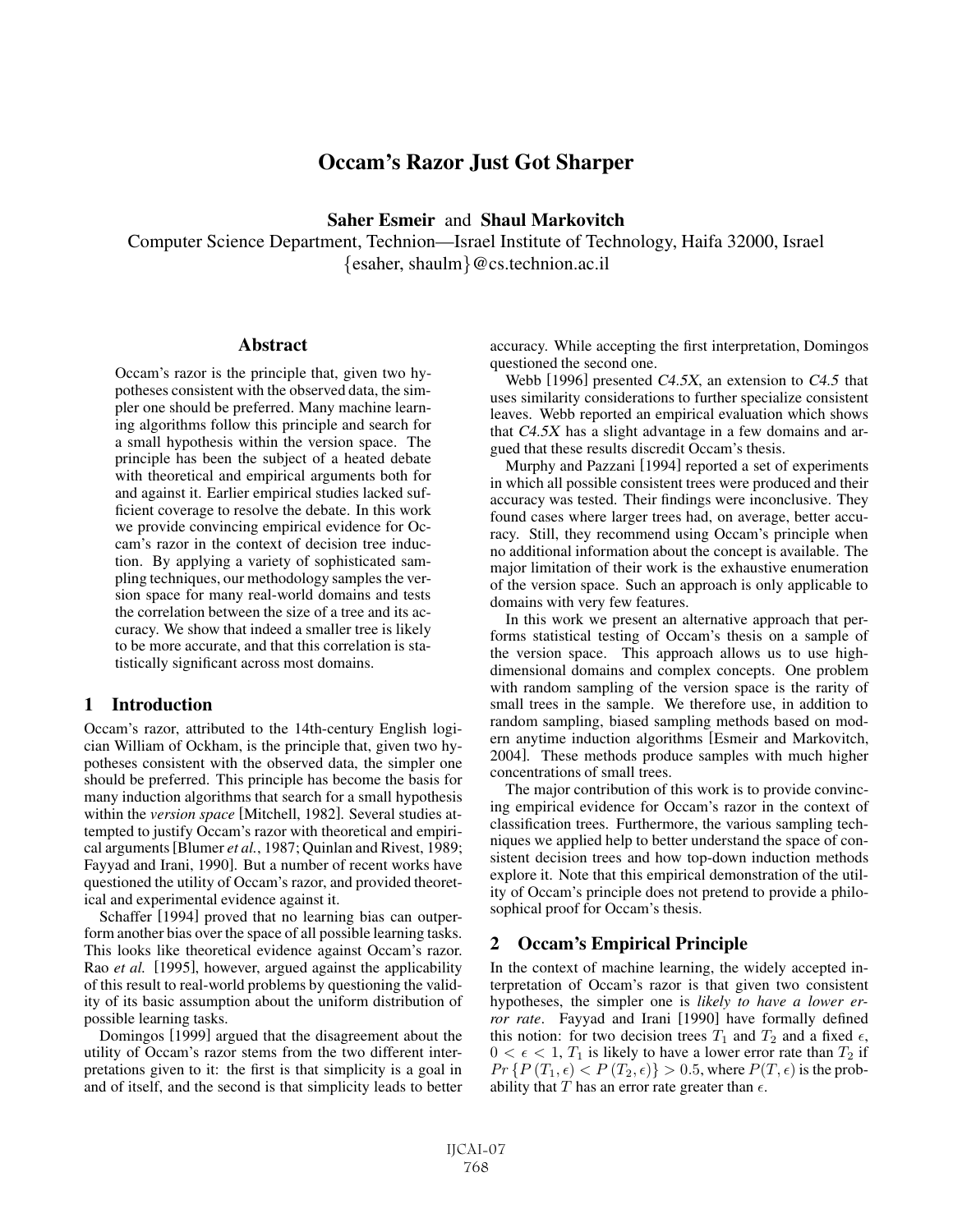**Procedure TDIDT** $(E, A)$ If  $E = \emptyset$ **Return** Leaf(*nil*) **If**  $∃c$  such that  $∀e ∈ E$  Class $(e) = c$ **Return** Leaf $(c)$  $a \leftarrow$  CHOOSE-ATTRIBUTE $(A, E)$  $V \leftarrow \text{domain}(a)$ Foreach  $v_i \in V^*$  $E_i \leftarrow \{e \in E \mid a(e) = v_i\}$  $S_i \leftarrow \text{TDIDT}(E_i, A - \{a\})$ **Return** Node $(a, \{ \langle v_i, S_i \rangle \mid i = 1 \dots |V| \})$  $*$  When  $a$  is numeric, a cutting point is chosen and and a is not filtered out when calling SID3.

Figure 1: Top-down induction of decision trees. E stands for the training set and A stands for the set of attributes.

Fayyad and Irani [1990] also provided theoretical support for favoring smaller trees. They showed that under a set of assumptions, given two trees  $T_1$  and  $T_2$  consistent with the observed data,  $T_1$  is likely to have a lower error rate than  $T_2$  if  $T_1$  has fewer leaves. Berkman and Sandholm [1995], however, have questioned this set of assumptions and argued that the opposite conclusion can be drawn from it.

The main challenge we face in this work is to *empirically* test the validity of Occam's razor in decision tree induction. We therefore define the *Occam's empirical principle*:

**Definition 1** Let  $E_{train}$  and  $E_{test}$  be a training and a testing *set respectively. Let* H *be a set of hypotheses consistent with* Etrain*. We say that* H *satisfies Occam's empirical principle with respect to*  $E_{train}$  *and*  $E_{test}$  *if, for any*  $h_1$ ,  $h_2$  *drawn from*  $H \times H$ ,

 $P (Acc (h_1, E_{test}) \geq Acc (h_2, E_{test}) | |h_1| \leq |h_2|) \geq 0.5,$ 

*where* |h| *is the size of hypothesis* h and  $0 \le Acc(h, E) \le 1$ *is the accuracy of* h *on a test set* E*.*

## 3 Sampling the Version Space

Given a learning problem, we would like to produce all the possible trees consistent with the observations and test whether their size and accuracy are correlated. Such an exhaustive enumeration, however, is not practical for most realworld domains. Therefore, in what follows we propose sampling as an alternative. First we define the population, i.e., the space of decision trees we sample from, and then we describe 3 different sampling techniques, each of which focuses on a different part of the sampled space.

### 3.1 Defining the Version Space

Given a set of attributes A, the hypothesis class we deal with is the set of decision trees over A, denoted by  $DT_A$ . Let  $E$  be a set of examples. Because Occam's razor is applicable only to hypotheses that can explain the observations, we limit our discussion to the *version space*—the set of all trees consistent with E, denoted by  $DT_A(E)$ . Furthermore, since most decision tree learners build a tree top-down, we focus on a subset of the consistent trees—the trees obtainable by top-down induction, denoted by  $TDIDT_A(E)$ . Under the TDIDT scheme, the set of examples is partitioned into subsets by testing the value of an attribute and then each subset is used to recursively build a subtree. The recursion stops when all the examples have the same class label. Figure 1 formalizes the basic procedure for top-down induction.

While  $TDIDT_A(E)$  is a strict subset of  $DT_A(E)$ , we claim that the trees in  $DT_A(E)$  that are not in  $TDIDT_A(E)$ are not interesting for the purpose of model learning. There are two types of trees in  $DT_A(E) - TDDT_A(E)$ :

- 1. A tree containing a subtree with all leaves marked with the same class. Obviously, such a subtree could have been replaced by a single node marked with the class.
- 2. A tree with an internal node that has no associated examples from E. The subtree rooted at this node is not supported by training examples and is therefore not interesting for induction.

Note that including the above trees could unjustly distort the results. In the first case, larger trees that are logically equivalent will be included, arbitrarily weakening the negative correlation. In the second case, the extra branches are not supported by any training example. Thus, their leaves must be labeled randomly, lowering the accuracy and hence arbitrarily strengthening the negative correlation.

While we restrict the definition of Occam's empirical principle to consistent hypotheses, in our experiments we also examine its applicability to pruned  $TDIDT_A(E)$  trees. This allows us to draw conclusions for noisy datasets as well.

### 3.2 Sampling Techniques

Our goal is to sample the  $TDIDT_A(E)$  space in order to test Occam's empirical principle. Our first proposed sampling technique uses TDIDT with a random selection of the splitting attribute (and cutting point, where the attribute is numeric). We refer to this method as the Random Tree Generator (RTG). Observe that although it has no bias with respect to generalization quality, RTG does not uniformly sample  $TDIDT_A(E)$ . For example, if the concept was  $\overline{a_1}$  and the attributes were  $\{a_1, a_2, a_3\}$ , the probability of constructing the smallest tree (with a single split) is much higher than that of constructing a specific large tree. We will later show that the non-uniform sampling should not affect the validity of our conclusions.

One problem with random sampling is the rarity of small trees. Many induction methods, however, are likely to concentrate on small trees. Theoretically, the correlation could have been statistically significant when sampling the TDIDT space but not when sampling a subspace consisting of small trees. To test this hypothesis we need a sample of small trees. Such a sample could be obtained by repeatedly invoking RTG and keeping the smaller trees. Nevertheless, the number of RTG invocations needed to obatin a reasonable number of small trees is prohibitively high. Another alternative is to use ID3. Repeated invocations of ID3, however, result in similar trees that can vary only due to different tie-breaking decisions. Esmeir and Markovitch [2004] introduced SID3, a stochastic version of ID3 that is designed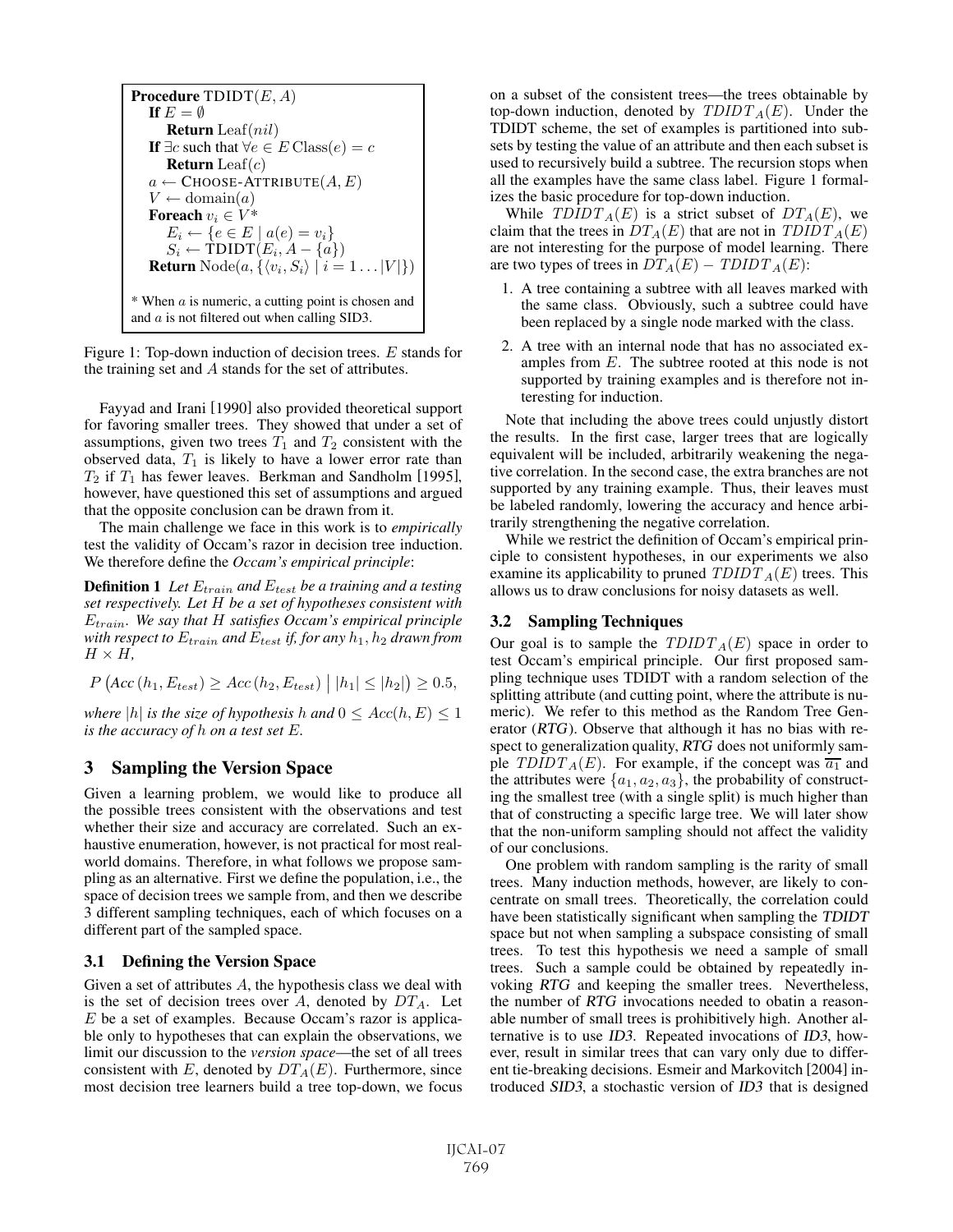```
Procedure SID3-CHOOSE-ATTRIBUTE(E, A)Foreach a \in Ap(a) \leftarrow \text{gain-1}(E,a)If \exists a such that entropy-1(E, a) = 0
   a∗ ← Choose attribute at random from
         {a \in A \mid \text{entropy-1}(E, a) = 0}Else
   a^* \leftarrow Choose attribute at random from A;
         for each attribute a, the probability
         of selecting it is proportional to p(a)Return a∗
```
Figure 2: Attribute selection in SID3

```
Procedure LSID3-CHOOSE-ATTRIBUTE(E, A, r)If r = 0Return ID3-CHOOSE-ATTRIBUTE(E, A)
Foreach a \in AForeach v_i \in \text{domain}(a)E_i \leftarrow \{e \in E \mid a(e) = v_i\}min_i \leftarrow \inftyRepeat r times
           T \leftarrow SID3(E_i, A - \{a\})
           min_i \leftarrow \min \left( min_i, |T| \right)total_a \leftarrow \sum_{i=1}^{|\mathrm{domain}(a)|}min_iReturn a for which total<sub>a</sub> is minimal
```
Figure 3: Attribute selection in LSID3

to sample the version space semi-randomly, with a bias to smaller trees. In SID3, instead of choosing an attribute that maximizes the information gain, we choose the splitting attribute semi-randomly. The likelihood that an attribute will be chosen is proportional to its information gain.<sup>1</sup> However, if there are attributes that decrease the entropy to zero, then one of them is picked randomly. The attribute selection procedure of SID3 is listed in Figure 2.

For many hard learning tasks such as parity concepts, ID3's greedy heuristic fails to correctly estimate the usefulness of the attributes and can mislead the learner to produce relatively large trees. In such cases, SID3 can, in theory, produce significantly smaller trees. The probability for this, however, is low and decreases as the number of attributes increases. To overcome this problem, we use a third sampling technique that is based on the recently introduced LSID3 algorithm for anytime induction of decision trees [Esmeir and Markovitch, 2004]. LSID3 adopts the general TDIDT scheme, and invests more time resources for making better split decisions. For every candidate split, LSID3 attempts to estimate the size of the resulting subtree were the split to take place, and favors the one with the smallest expected size. The estimation is based on a biased sample of the space of trees rooted at the evaluated attribute. The sample is obtained using SID3. LSID3 is parameterized by  $r$ , the sample size. When  $r$  is greater, the sample is larger and the resulting estimate is expected to be more accurate. Therefore, LSID3 is expected to improve with the increase in  $r$ . Figure 3 lists the procedure for attribute selection as applied by LSID3. Because our goal is to sample small trees and not to always obtain the smallest tree, we use  $LSID3(r = 1)$  as a sampler. Observe that LSID3 is stochastic by nature, and therefore we do not need to randomize its decisions.

## 4 Experimental Results

We tested Occam's empirical principle, as stated in Definition 1, on 20 datasets, 18 of which were chosen arbitrarily from the UCI repository [Blake and Merz, 1998], and 2 which are artificial datasets that represent hard concepts: XOR-5 with 5 additional irrelevant attributes, and 20-bit Multiplexer. Each dataset was partitioned into 10 subsets that were used to create 10 learning problems. Each problem consisted of one subset serving as a testing set and the union of the remaining 9 as a training set, as in 10-fold cross validation. We sampled the version space,  $TDIDT_A(E)$ , for each training set E using the three methods described in Section 3 and tested the correlation between the size of a tree (number of leaves) and its accuracy on the associated testing set. The size of the sample was ten thousand for RTG and SID3, and one thousand for LSID3 (due to its higher costs). We first present and discuss the results for consistent trees and then we address the problem of pruned, inconsistent trees.

### 4.1 Consistent Decision Trees

Figure 4 plots size-frequency curves for the trees obtained by each sampling method for three datasets: Nursery, Glass, and Multiplexer-20 (for one fold out of the 10). Each of the three methods focuses on a different subspace of  $TDIDT_A(E)$ , with the biased sampling methods producing samples consisting of smaller trees. In all cases we see a bell-shaped curve, indicating that the distribution is close to normal. Recall that RTG does not uniformly sample  $TDIDT_A(E)$ : a specific small tree has a better chance of being built than a specific large tree. The histograms indicate, however, that the frequency of small trees in the sample is similar to that of large trees (symmetry). This can be explained by the fact that there are more large trees than small trees. To further verify this, we compared the distribution of the tree size in an RTG sample to that of all trees, as reported in [Murphy and Pazzani, 1994] (Mux-11 dataset). The size-frequency curves for the full space and the sampled space were found to be similar.

Occam's empirical principle states that there is a negative correlation between the size of a tree and its accuracy. To test the significance of the correlation, we used the nonparametric Spearman correlation test on each of the samples.<sup>2</sup> Spearman's coefficient  $\rho$  measures the monotonic association of two variables, without making any assumptions about their frequency distribution. For a paired sample of X and Y,  $\rho$  is defined as  $1 - 6 \sum d_i/(n(n^2 - 1))$ , where  $d_i$  is the difference in the statistical rank of  $x_i$  and  $y_i$ . There is a special correction for this formula in the presence of ties.

Table 4.1 lists summarizing statistics for the RTG, SID3, and LSID3 samplers. The validity of Occam's empirical prin-

<sup>&</sup>lt;sup>1</sup>SID3 ensures that attributes with gain of zero will have a positive probability to be selected.

<sup>2</sup> All statistics were computed using the *The R Project* package [R Development Core Team, 2005].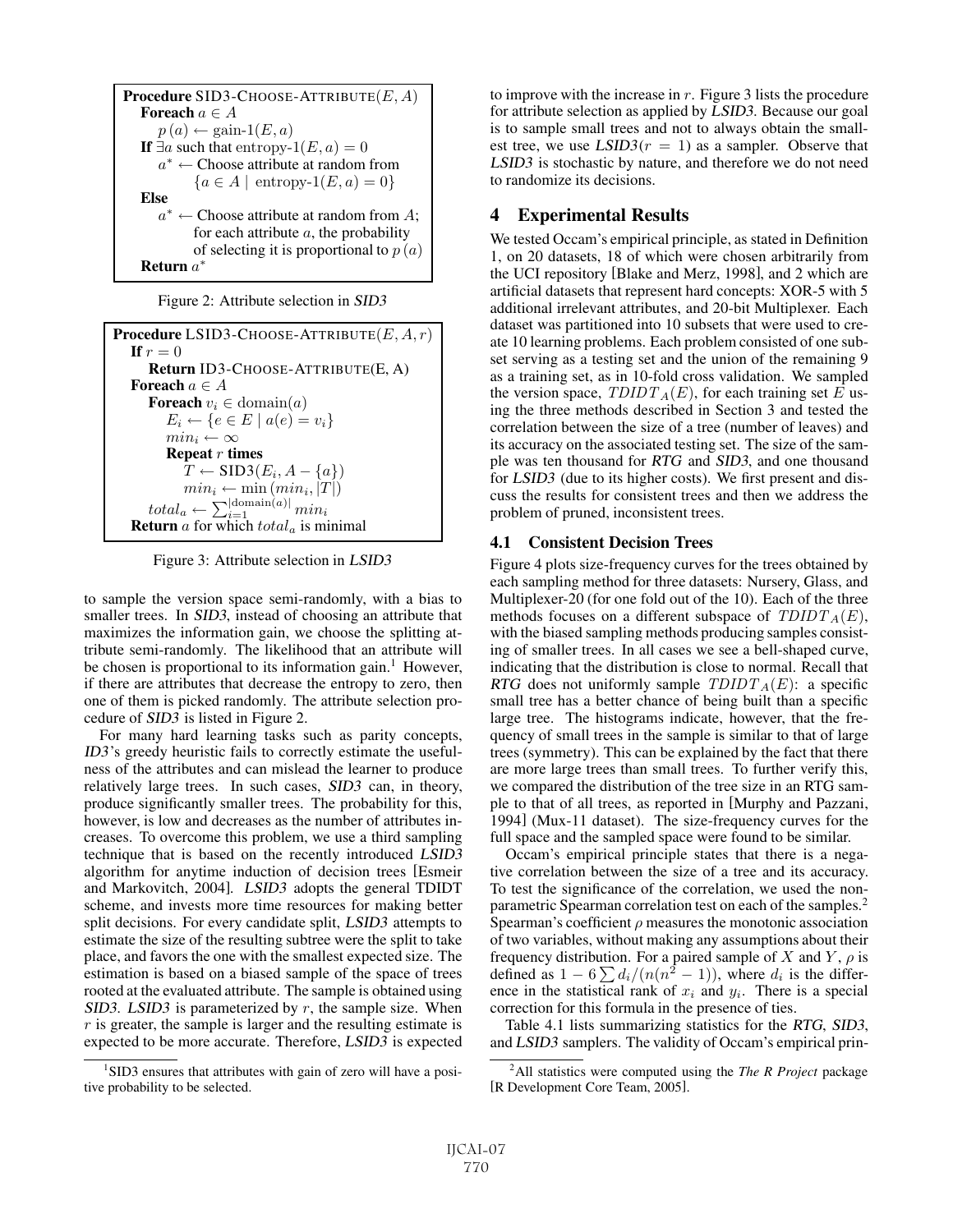

Figure 4: Frequency curves for the Nursery (left), Glass (middle), and Multiplexer-20 (left) datasets

| <b>DATASET</b>   | ACC.            | <b>RTG</b><br><b>SIZE</b> | $\rho$   | $\sqrt{}$ | SID3<br><b>SIZE</b><br>ACC.<br>$\rho$<br>$\sqrt{ }$ |                |          | LSID3<br><b>SIZE</b><br>ACC.<br>$\rho$ |                 |              |          |           |  |
|------------------|-----------------|---------------------------|----------|-----------|-----------------------------------------------------|----------------|----------|----------------------------------------|-----------------|--------------|----------|-----------|--|
|                  |                 |                           |          |           |                                                     |                |          |                                        |                 |              |          |           |  |
| BREAST-W         | $92.9 \pm 2.8$  | $128 \pm 14$              | $-0.1$   | 7         | $93.1 \pm 2.7$                                      | $108 + 11$     | $-0.1$   | 8                                      | $94.3 \pm 1.6$  | $77 + 4$     | $-0.1$   | 5         |  |
| <b>BUPA</b>      | $59.7 + 8.0$    | $213+10$                  | $\Omega$ | 10        | $63.4 + 7.3$                                        | $94\pm 6$      | $\Omega$ | 7                                      | $61.9 + 7.4$    | $69\pm3$     | $\Omega$ | 3         |  |
| <b>CAR</b>       | $72.8 \pm 4.6$  | $647 + 77$                | $-0.8$   | 10        | $79.7 + 5.8$                                        | $520 + 95$     | $-0.9$   | 10                                     | $91.9 \pm 1.1$  | $285 \pm 13$ | $\Omega$ | 3         |  |
| <b>CLEVELAND</b> | $51.6 \pm 6.9$  | $188 + 7$                 | $\Omega$ | 6         | $50.2 + 7.2$                                        | $134+7$        | $\Omega$ | 7                                      | $46.1 \pm 7.4$  | $98 + 5$     | $-0.1$   | 7         |  |
| <b>CORRAL</b>    | $73.3 + 22.9$   | $15\pm3$                  | $-0.1$   | 9         | $81.6 \pm 19.6$                                     | $10\pm2$       | $-0.2$   | 10                                     | $89.8 \pm 8.3$  | $7\pm1$      | 0.2      | <b>NA</b> |  |
| <b>GLASS</b>     | $55.6 + 9.9$    | $135 + 8$                 | $-0.1$   | 10        | $62.3 + 9.3$                                        | $57 + 5$       | $-0.2$   | 10                                     | $68.0 + 8.4$    | $39 + 3$     | $-0.1$   | 9         |  |
| <b>HUNGERIAN</b> | $72.8 + 7.4$    | $125 \pm 10$              | $-0.1$   | 9         | $73.3 \pm 7.2$                                      | $65\pm6$       | $-0.1$   | 8                                      | $69.9 + 7.5$    | $47 + 3$     | $-0.1$   | 8         |  |
| <b>IRIS</b>      | $88.9 \pm 7.3$  | $39\pm9$                  | $-0.3$   | 10        | $92.8 \pm 4.5$                                      | $12\pm2$       | $-0.1$   | 8                                      | $93.8 \pm 2.7$  | $8\pm0$      | $-0.1$   | 7         |  |
| MONKS-1          | $91.1 + 4.6$    | $203+42$                  | $-0.5$   | 10        | $97.0 + 3.8$                                        | $113 + 55$     | $-0.7$   | 10                                     | $100.0 \pm 0.0$ | $28 + 4$     | NA       | <b>NA</b> |  |
| MONKS-2          | $77.8 + 4.4$    | $294 + 9$                 | $-0.3$   | 10        | $75.5 + 4.6$                                        | $289 + 8$      | $-0.4$   | 10                                     | $77.7 \pm 3.1$  | $259+3$      | 0.2      | $\Omega$  |  |
| MONKS-3          | $88.3 + 5.4$    | $171 \pm 46$              | $-0.6$   | 10        | $96.0 \pm 2.5$                                      | $77 + 33$      | $-0.5$   | 10                                     | $96.7 \pm 0.4$  | $38+2$       | 0.1      | NA        |  |
| $MUX-20$         | $55.7 \pm 6.3$  | $388 + 14$                | $-0.1$   | 10        | $56.6 + 6.5$                                        | $249 \pm 13$   | $-0.2$   | 10                                     | $86.1 \pm 11.8$ | $89 + 35$    | $-0.9$   | 10        |  |
| <b>NURSERY</b>   | $77.2 + 5.9$    | $3271 \pm 551$            | $-0.9$   | 10        | $93.1 \pm 1.8$                                      | $1583 + 295$   | $-0.8$   | 10                                     | $98.1 \pm 0.5$  | $656 \pm 54$ | $-0.4$   | 10        |  |
| <b>SCALE</b>     | $72.2 + 4.2$    | $394 \pm 11$              | 0.1      | $\Omega$  | $71.7 + 4.1$                                        | $389 \pm 11$   | 0.1      | $\Omega$                               | $70.1 \pm 3.8$  | $352 + 5$    | 0.1      | 3         |  |
| <b>SPLICE</b>    | $61.1 \pm 3.7$  | $1977 \pm 101$            | $-0.6$   | 10        | $60.5 + 4.2$                                        | $1514 \pm 112$ | $-0.7$   | 10                                     | $89.3 \pm 1.8$  | $355+23$     | $-0.5$   | 10        |  |
| TIC-TAC          | $72.3 \pm 4.8$  | $468 + 34$                | $-0.4$   | 10        | $80.2 + 4.5$                                        | $311 \pm 30$   | $-0.4$   | 10                                     | $87.7 \pm 3.0$  | $166 \pm 11$ | $-0.1$   | 9         |  |
| <b>VOTING</b>    | $89.2 + 5.8$    | $52 + 12$                 | $-0.3$   | 10        | $92.8 + 4.3$                                        | $26 + 5$       | $-0.2$   | 9                                      | $94.5 \pm 3.1$  | $15+2$       | $-0.2$   | 8         |  |
| <b>WINE</b>      | $78.6 \pm 10.2$ | $73 + 12$                 | $-0.3$   | 10        | $90.6 \pm 6.7$                                      | $13\pm3$       | $-0.2$   | 9                                      | $91.7 \pm 4.3$  | $7\pm1$      | $-0.1$   | 6         |  |
| $XOR-5$          | $50.7 \pm 10.6$ | $136 \pm 8$               | $-0.1$   | 10        | $51.9 \pm 11.8$                                     | $108 + 11$     | $-0.4$   | 10                                     | $96.5 \pm 7.7$  | $39 + 11$    | $-0.8$   | 10        |  |
| Zoo              | $90.0 + 7.4$    | $24 + 5$                  | $-0.2$   | 10        | $91.8 + 6.2$                                        | $18\pm4$       | $-0.2$   | 9                                      | $94.2 \pm 3.5$  | $11 \pm 1$   | $-0.1$   | NA        |  |
|                  |                 |                           |          |           |                                                     |                |          |                                        |                 |              |          |           |  |

Table 1: Testing Occam's empirical principle using different sampling methods that produce consistent trees. For each method we report the accuracy, tree size, and Spearman's correlation coefficient  $(\rho)$  averaged over all 10 partitions. We also report the number of times (out of 10) that a negative correlation was found to be statistically significant with  $p = 0.95$ .

ciple, tested by Spearman's method, is listed in the rightmost column. For each sampling method, for each dataset, we count how many times, out of the 10 folds, the null hypothesis  $H_0$  (which states that the variables are not correlated) can be rejected at an  $\alpha = 5\%$  significance level, against the alternative hypothesis that the correlation is negative.

The results indicate that when random sampling (RTG) in used, Occam's empirical principle, as measured by Spearman's test, is valid for almost all problems, except for Scale. The results for the SID3 sampling method indicate that even when focusing on smaller trees, simplicity is beneficial as a bias for accuracy. Again, except for the Scale dataset, there is a strong inverse correlation between size and accuracy. The numbers indicate that the correlation is weaker than the RTG case, yet still significant across most domains.

The LSID3 samples focus on very small trees. In several cases, LSID3 could reach the smallest tree possible. Again the negative correlation was found to be significant for most domains.<sup>3</sup> However, the number of cases where the null hypothesis could not be rejected is higher than in the previous samplers. One possible reason for this phenomenon is that LSID3 samples trees from a much tighter size-range. Hence, there is an increased probability for finding two trees,  $T1$  and T2, with the size and accuracy of T1 being greater than  $T_2$ .

As indicated by the frequency curves, the different sampling methods cover different portions of the space, but sometimes overlap. An interesting question is whether the conclusions hold if we analyze all samples together. Note that it is not statistically valid to merge the samples of RTG, SID3, and LSID3 due to their different distributions. Nevertheless, we measured the correlation statistics for the combined samples and found that the results are very similar, with a strong negative correlation between the size of a tree and its accuracy.

To illustrate the correlation between the size of a tree and its accuracy, we grouped the trees from a single run into bins, according to their size, and calculated the average accuracy for each bin. We did this for each of the sampling methods. Bins with less than 5 observations were discarded. Figure 5 plots the results for the Nursery, Glass, and Multiplexer-20 datasets. The error bars represent confidence intervals, with  $\alpha = 5\%.$ 

<sup>&</sup>lt;sup>3</sup>Note that in some cases, significance tests could not be computed due to the large number of ties (indicated by NA in the table).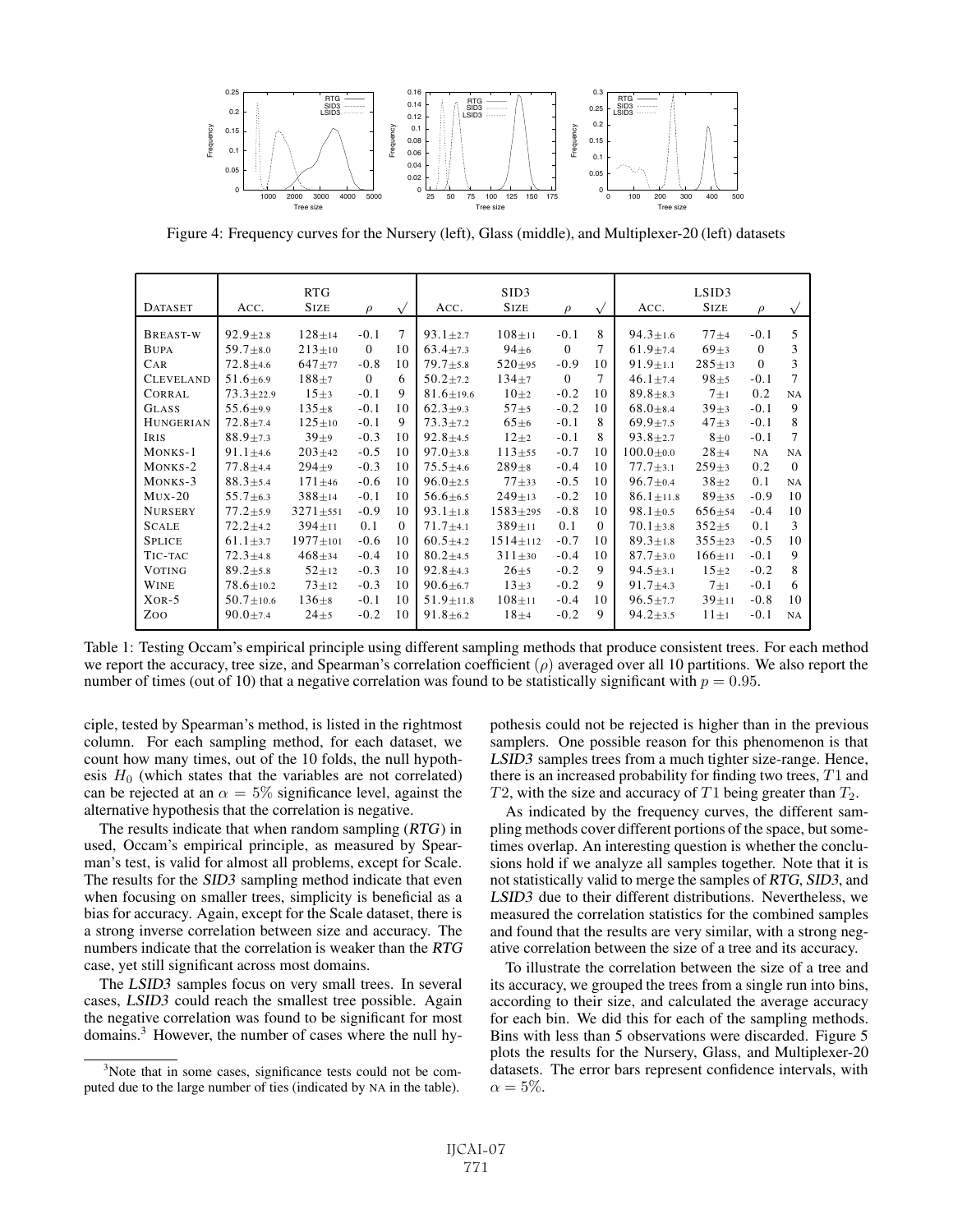

Figure 5: Correlation between size and accuracy using RTG (left-most), SID3 (middle), and LSID3 (right-most). The upper graphs represent the results for the Nursery dataset, the graphs in the middle row stand for the Glass dataset and the lower graphs stand for the Multiplexer-20 dataset.

Again, the graphs show a strong correlation between size and accuracy, confirming Occam's empirical principle. For the Nursery and Multiplexer-20 datasets the correlation is strong for all 3 samplers. For Glass, the correlation is weaker when the trees are very small. These graphs, which represent each size range in its own bin, indicate that the positive support we showed for Occam's principle is not a result of a size bias in our sampling methods.

### 4.2 Pruned Decision Trees

Formally, Occam's empirical principle, as defined in Section 2, is applicable only to consistent hypotheses. Most decision tree learners, however, do not necessarily produce consistent models because they output a pruned tree in attempt to avoid overfitting the data. This is usually done in two phases: first a tree is grown top-down and then it is pruned. In our second set of experiments, we examine whether taking simplicity as a bias in the first stage is beneficial even when the tree is later pruned. Therefore, we measure the correlation between the size of unpruned trees and their accuracy after pruning.

Table 4.2 summarizes the results. The same statistics were measured with a single change: the accuracy was measured after applying error-based pruning [Quinlan, 1993]. As in the case of consistent trees, examining the overall correlation between the size of a tree and its accuracy indicates that for most datasets the inverse correlation is statistically significant.

Table 4.2 also gives the percentages of pruned leaves. While the trees produced by RTG were aggressively pruned, the percentage of pruned leaves in LSID3 was relatively low. This is due to the stronger support for the decisions made at the leaves of smaller consistent trees.

### 5 Conclusions

Occam's razor states that given two consistent hypotheses, the simpler one should be preferred. This principle has been the subject for a heated debate, with theoretical and empirical arguments both for and against it. In this work we provided convincing empirical evidence for the validity of Occam's principle with respect to decision trees. We state *Occam's empirical principle*, which is well-defined for any learning problem consisting of a training set and a testing set, and show experimentally that the principle is valid for many known learning problems. Note that our study is purely empirical and does not attempt to reach an indisputable conclusion about Occam's razor as an epistemological concept.

Our testing methodology uses various sampling techniques to sample the version space and applies Spearman's correlation test to measure the monotonic association between the size of a tree and its accuracy. Our experiments confirm Occam's empirical principle and show that the negative correlation between size and accuracy is strong. Although there were several exceptions, we conclude that in general, simpler trees are likely to be more accurate. Observe that our results do not contradict those reported by Murphy and Pazzani [1994], but complement them: we do not claim that a smaller tree is always more accurate, but show that for many domains smaller trees are likely to be more accurate.

We view our results as strong empirical evidence for the utility of Occam's razor to decision tree induction. It is important to note that the datasets used in our study do not necessarily represent all possible learning problems. However, these datasets are frequently used in machine learning research and considered typical tasks for induction algorithms.